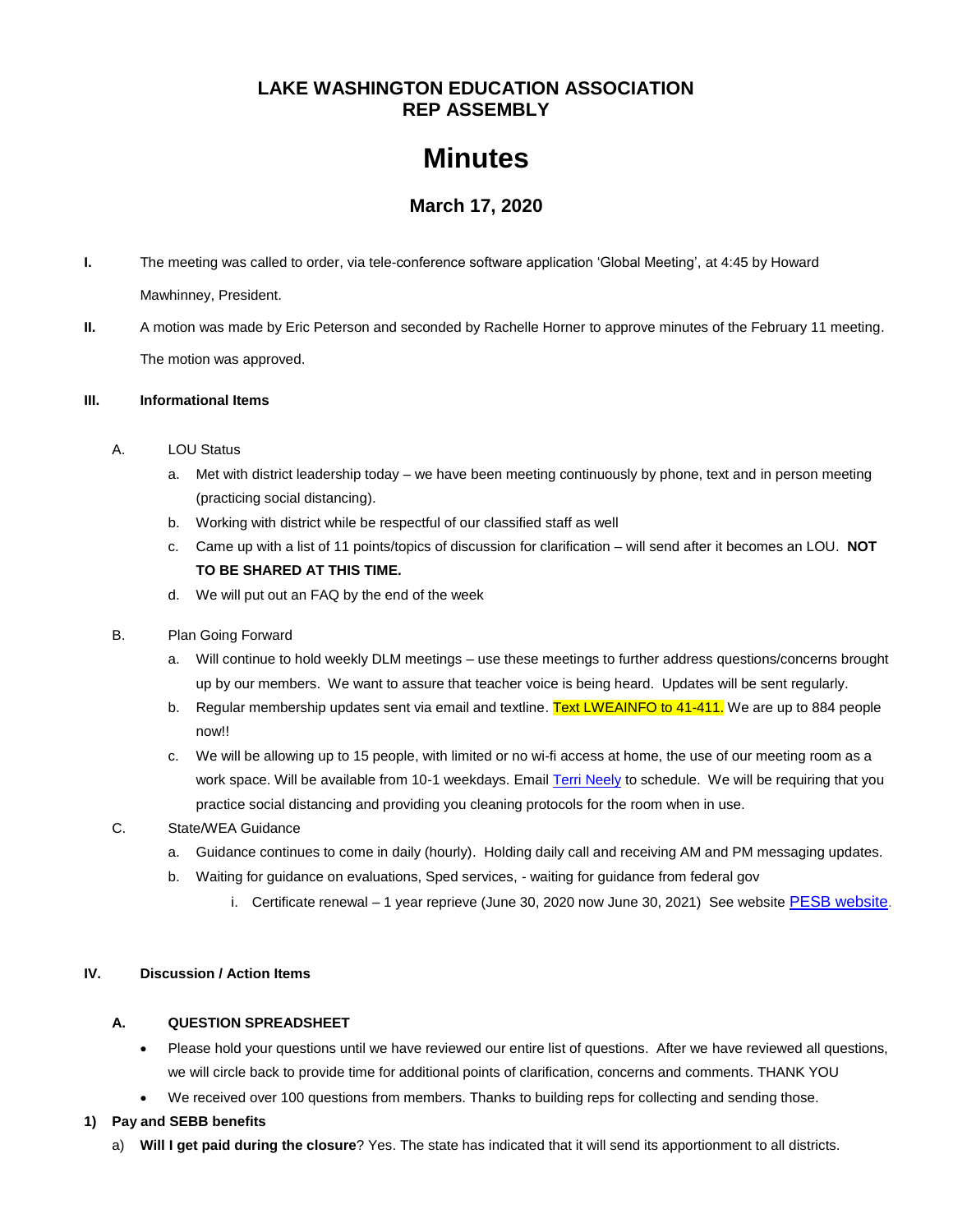- b) **Will I receive overage remedies and stipends**? Still working on this with the district. Our position is that no member should lose pay. This should be clarified by the end of the week in our LOU.
- c) **Will I lose benefits during the closure**? No. Anyone who was SEBB eligible on Feb 29 will remain SEBB eligible through the closure.
- d) **I'm currently on medical leave. Do I continue to put in sick leave**? The best advice we can CURRENTLY give is if you are on approved medical leave and cannot perform the essential functions of your position, you are still considered on medical leave. If you would like to come off an approved medical leave, you will need to submit appropriate documentation, including a doctor's note releasing you back to work and appropriate human resources paperwork.
- **2) Work expectations:**



- b) **Do I need to track my time**? At this point, no. Right now staff will need to be available during their contracted hours. More guidance coming soon. Our interest is that staff have predictability and fair notice if a supervisor needs a meeting.
- c) **What will be our last day of school**? June 19. Current guidance from OSPI says we must go through June 19. We may need to flip any half days to full days and any professional work days to student days. **Subject to change**. However, at this time schools will only go to June 19, OSPI is saying schools do not need to go any later.
- d) **Will we have spring break**? Yes. Our spring break will remain the same, April 6-10. Teachers will not be required to work or post during the break.
- e) **How long will we be working remotely and will I be expected to report to my building, work site, during the closure**? Right now our guiding interest is to keep staff safe and healthy, which means staff should be meeting in groups of 10 or less. We are advocating that LWEA members be given the option of working remotely throughout the closure. Additionally, we are encouraging you to NOT go into your buildings at this time, and if necessary, only for VERY BREIF or LIMITED amounts of time. This is mostly due to the fact that the district cannot guarantee the safety and cleanliness of each building if there are numerous people coming and going each day.
- f) **What is the expectation of the work that we are sending home or sharing remotely with students**? What are the do/don't?
	- i) During the closure, one of our guiding interests is to maintain a school-home connection. Providing feedback on student work is intended to facilitate this guiding interest, and not for evaluation purposes.
	- ii) This work is **optional and non-graded**. Teachers should **NOT** be using Skyward to enter work that was given after the March 11 closure, even if it's non-graded or marked as "no count". Teachers should not give assessments. Work should review prior learning, practice skills, provide enrichment or independent leaning, allow students to explore an area of interest. Work should not cover new material. School curriculum is PAUSED. We are not implementing a remote-learning model (aka NSD).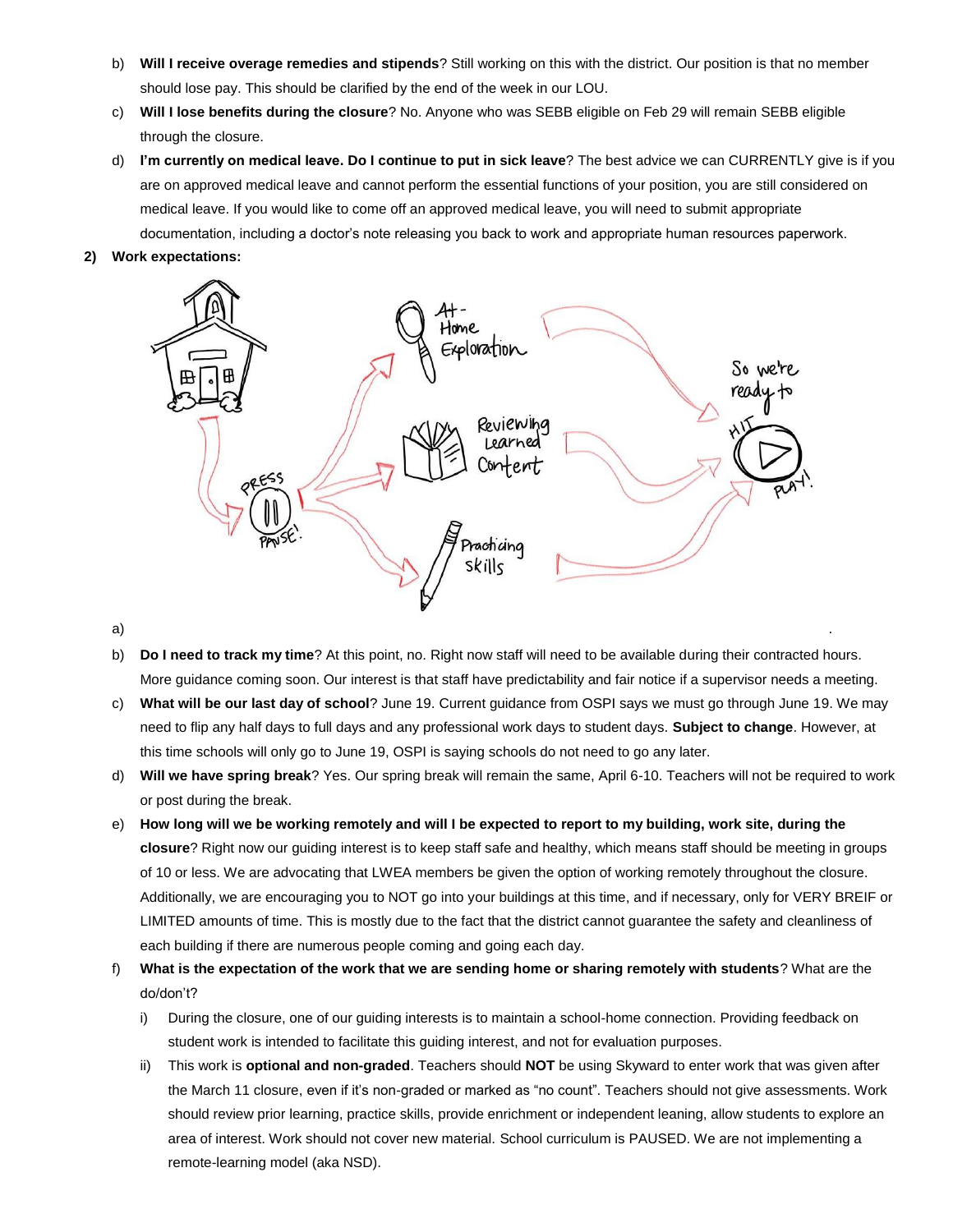- iii) **What is the expectation around videotaping lessons**? We hope to provide more clarity by the end of the week. Currently this is not expected of staff, and we are advocating that it NOT be required. School curriculum is PAUSED. We are not implementing a remote-learning model (aka NSD).
- iv) Do not meet with students, either in groups or 1-on-1. Do not meet in person or over video conferencing. Do not talk to students or families over social media. Keep your feedback and communication with students and families on district email or district-approved digital tools (past practice). You can make phone calls to parents if needed (acceptable past practice). To call parents from you cell phone, dial \*67 and the number. This will make your number "no caller ID" or anonymous.
- v) Attempt to calibrate with your colleagues. This is a difficult time. We want to ensure as much consistency across the district as is reasonably possible. Calibrate your collaboration.
- vi) **How frequently should teachers be providing materials to students?** Adhere to the plans you developed on 3/13-3/17. We continue to work with the district to clarify these expectations. One of our guiding interests is to maintain a school-home connection balanced with reasonable work expectations of our staff.
- vii) **What if I disagree with my supervisor about the remote learning opportunity work that I want to post/share**?
	- (1) Our practice is that people should problem solve with their admin/supervisor first.
	- (2) Use these 4 questions as a litmus test for remote learning work and to help facilitate a conversation about the acceptability of the work with admin/supervisor.
		- (a) Does the work help a student review material that they may have already covered but not yet mastered?
		- (b) Does the work help a student practice skills that are necessary for learning and proficiency in a particular subject?
		- (c) Does the work help a student engage in enrichment activities or independent projects in a particular subject area?
		- (d) Does the work help a student identify an area of interest in a subject area to research and explore?
	- (3) If you can't reach a resolution, contact your building rep for more help.

#### **3) Evaluations**

- a) What happens if we haven't completed all the observations for a comprehensive evaluation cycle? We need more guidance from OSPI before we can answer definitively. All evaluations are tentatively paused since we cannot observe any student growth during the closure. We are working towards an agreement that any work provided to students during the closure will not be used in evaluations.
- b) Any other questions related to evaluation can't be answered without further guidance from OSPI.

#### **4) Special education**

- a) Guidance from OSPI has been vague thus far. The response from DOE has been non-existent.
- b) Please review the document on the LWEA website: **Shannon Hitch Guidance on Special Education Services During Shut Down**, produced in collaboration with the LWEA. This document can give you some answers, but we are still waiting on OSPI and DOE for more guidance on issues around compliance and services.
- c) Meetings: we are currently advocating for sped staff to be able to call in or video conference for IEP or reevaluation meetings. Remember, no individual staff member should video conference with an individual student. **Currently, home visits are not allowed.** At no time should you be required to meet face to face.
- d) Continue to use work time with colleagues on planning for learning resources that can be made available for students and families.

#### **5) Substitutes**

- a) Daily substitutes: daily subs are encouraged to apply for unemployment with the state. Unemployment benefits are being approved on a case-by-case basis. Our FAQ coming out later this week will have a link to the Employment Security Department Unemployment page[. https://www.esd.wa.gov/unemployment](https://www.esd.wa.gov/unemployment)
- b) Long term subs: long term subs currently in positions will continue to be paid and are expected to continue work consistent with their position.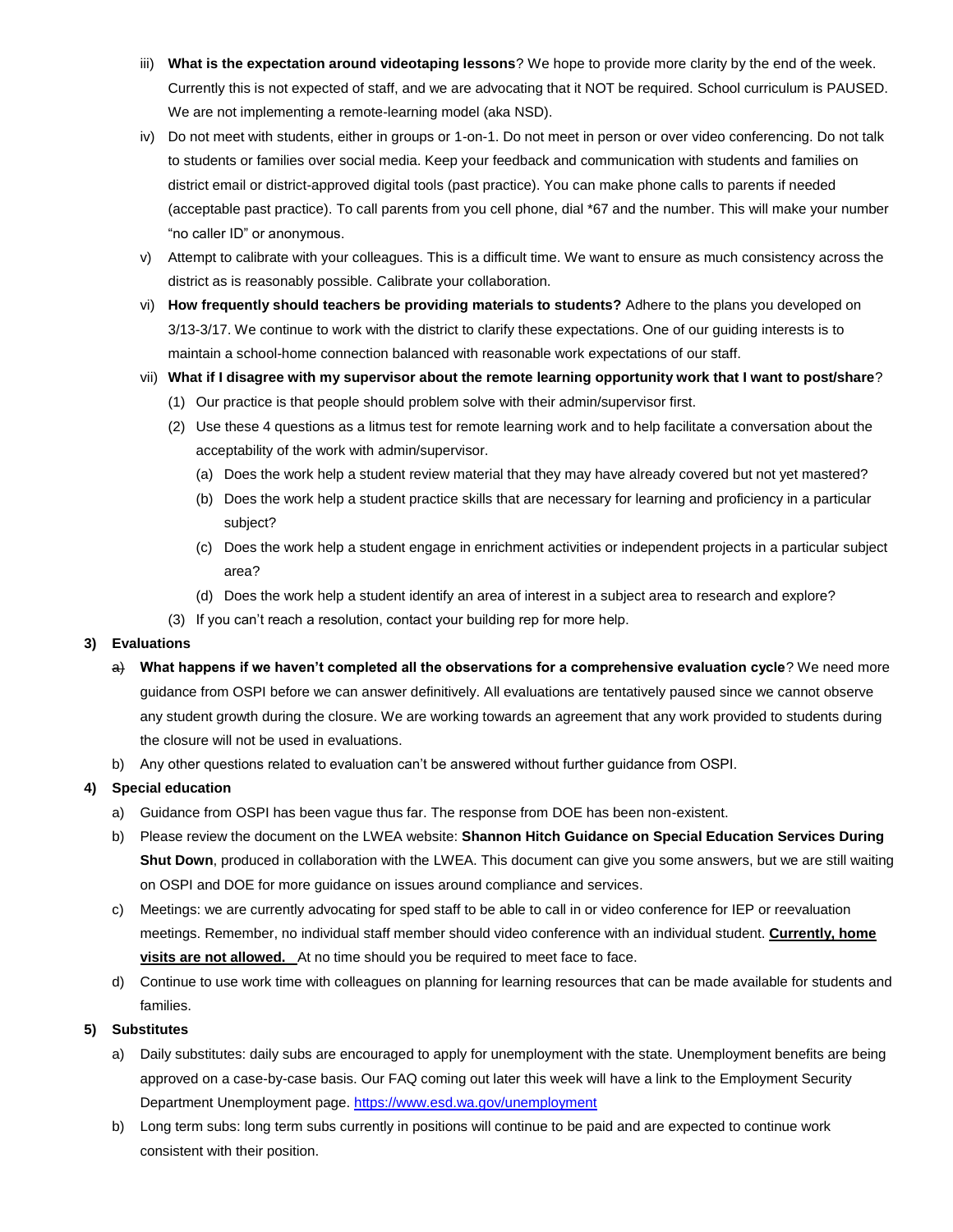#### **6) Additional Questions/Answers**

If you didn't hear/see your question answered, look for it in our FAQ document to be released at the end of the week.

#### **B. REP/MEMBER QUESTIONS**

Accuracy of answers is top priority

**Q&A:** (from Chat) Some cannot be addressed tonight. Will be part of FAQ if we are able to get a clear answer.

**Missing work before the closure?** Anything that was in your possession prior to Thursday, March 12 – you can grade and add to grade book. Work assigned prior to March 12 and being received now, hold on, do not grade and add to grade book. Any new "work" is not to be assessed/graded.

**Voluntary quarantine prior to 3/12** – will be looked at on a one-to-one basis.

**Do parents know that work will not be assessed?** Yes, it was posted on line, but some parents may not have had that message. Questions are still being asked, continue to let parents know the work you are giving will not be graded.

**How are contractual work hours defined?** The initial 8- 12pm guidance for teachers to be on-line, was the first attempt by district to set some boundaries. You should be avalible and responding to students, parents, colleagues, admin during your normal work hours. 'Contracted' work hours are what you would normally be scheduled to be "in building". Since we are not in building, those should be your normal at home hours. We are working with LWSD to further define teacher work time while they work from home during the closure. We hope to have more on Friday.

**LWEA document with questions accessible**? We are sending out meeting notes on 3.18 and will have an FAQ will be available at end of week.

**LW School foundation – asked counselors to gather pantry packs**. It is NOT an expectation of counselors – voluntarily it would be outside of your work day. NOT part of work day. We will raise this issue with LWSD.

**Super contracts being paid?** Our position is to honor ALL elements of previous payroll. We have general commitment that payment will remain "as was". Need verification and will have more Friday.

**How can we print materials for families that do not have printers**? Some parents do not have access to technology. School district is working to provide printers and hot spots for families. LWSD is working to locate enough printers for families. They have 500 hotspots and 600 requests for hotspots from families. They are working to find and provide more.

**Discussion allowing students to get materials from school?** Not at this time. If a student wants something, they should reach out to the building administrator to figure out when they could retrieve it. We want to encourage social distancing and best practices to avoid risking anyone's health. Staff should not offer to bring things from school to students. (see previous post).

**Will district lighten up on SWARP?** Not at this time – value on student safety and privacy needs to be kept in place.

**Suggested that I hold recording video with parents w/district policy.** Needs to be a good reason for holding the meeting (IEP or reevaluation) – we also suggest having someone else from district with you to back up. See above for phone call instructions.

**What does next week look like?** We understand the desire for a set schedule, but with the day to day changes it has been hard to get an agreement that sustains the new conditions being presented to us. We are hoping the LOU will clarify more – keep an eye at end of week messaging.

**Concern over work day expectations when staff has young children at home**. We are bargaining for flexibility and know this is a concern.

**Will Dibels testing be cancelled?** We will check – also look at OSPI.

**CBA and CDSA will these be cancelled?** Again, we will check. At a minimum we expect they will be rescheduled.

**Do contract hours mean near or on a computer from 7:30-3:30?** Yes, currently – looking for more flexibility.

**What are other districts doing?** LWEA hosted a meeting of surrounding associations (Bellevue, Sno Valley, Issaquah, Riverside, Sammamish) to talk about where they are at with efforts in their districts. Shared ideas, captured these to bring to our discussions with district. It varies a lot from district to district. While they have provided some guidance, we also know that we have to mirror what is best for our community and staff. Your questions, feedback, and concerns have helped us as we navigate this tough time.